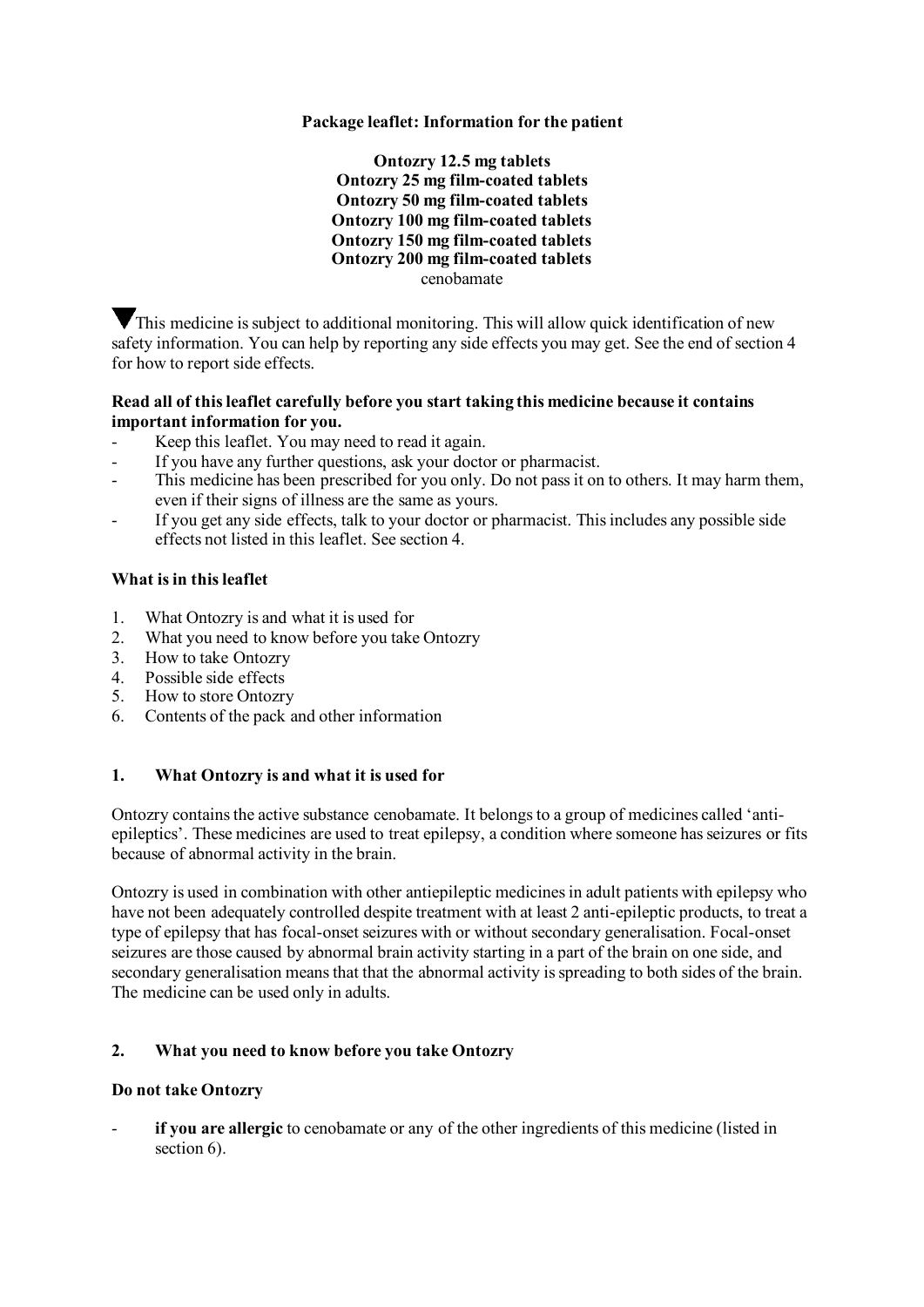- you were born with heart problems, with changes in the electrical activity of the heart, related to a rare condition called familial short-QT syndrome.

# **Warnings and precautions**

Talk to your doctor or pharmacist before taking Ontozry or during treatment if:

- you have thoughts of harming or killing yourself. A few people being treated with anti-epileptic medicines such as Ontozry have had thoughts of harming or killing themselves. If you have any of these thoughts at any time, contact your doctor immediately.
- you have a serious skin reaction which may include high temperature and other flu-like symptoms, rash on the face, rash spreading to other parts of the body, swollen glands (enlarged lymph nodes); and blood tests showing increased levels of liver enzymes and of a type of white blood cell (eosinophilia).
- -

## **Children and adolescents**

Ontozry is not recommended in children and adolescents under 18 years, as it was not investigated in this group.

## **Other medicines and Ontozry**

Tell your doctor or pharmacist if you are taking, have recently taken or might take any other medicines.

Taking Ontozry with certain other medicines may affect how the other medicines work or how Ontozry works. Do not start or stop other medicines without talking to your doctor or pharmacist.

Tell your doctor if you are taking any of the following medicines, as your dose may need to be adjusted:

- medicines used to help you fall asleep such as barbiturates and benzodiazepines.
- other medicines to treat epilepsy, such as clobazam, phenytoin and phenobarbital, lamotrigine.
- birth control medicines (oral contraceptives) as these may be less effective when combined with Ontozry. Your doctor may prescribe alternative methods for preventing pregnancy while you take this medicine and up to 4 weeks after you stop taking this medicine.
- medicines, which are known to be transformed in the body by specific groups of enzymes such as midazolam (a medicine used to stop prolonged, acute (sudden) convulsive seizures, for sedation and sleep problem), bupropion (a medicine used to help stop smoking), omeprazole (a medicine used to treat heartburn or stomach ulcer), baricitinib (a medicine used to treat painful inflammation of the joints or skin eczema), cefaclor (an antibiotic), empagliflozin (a medicine used to treat high blood glucose in diabetes), penicillin G (an antibiotic), ritobegron (a medicine used to treat overactive bladder), sitagliptin (a medicine used to control high blood glucose in diabetes).

#### **Ontozry with alcohol**

Do not take this medicine with alcohol. Ontozry can increase the effects of alcohol such as feeling tired or sleepy and you should not drink alcohol with this medicine.

# **Pregnancy and breast-feeding**

If you are pregnant or breast-feeding, think you may be pregnant, or are planning to have a baby, ask your doctor or pharmacist for advice before you take this medicine.

Only take Ontozry during pregnancy if you and your doctor decide that it is absolutely necessary. You must use effective contraception during use of cenobamate and until 4 weeks after you stop taking this medicine. Ask your doctor for advice regarding effective measures of birth control.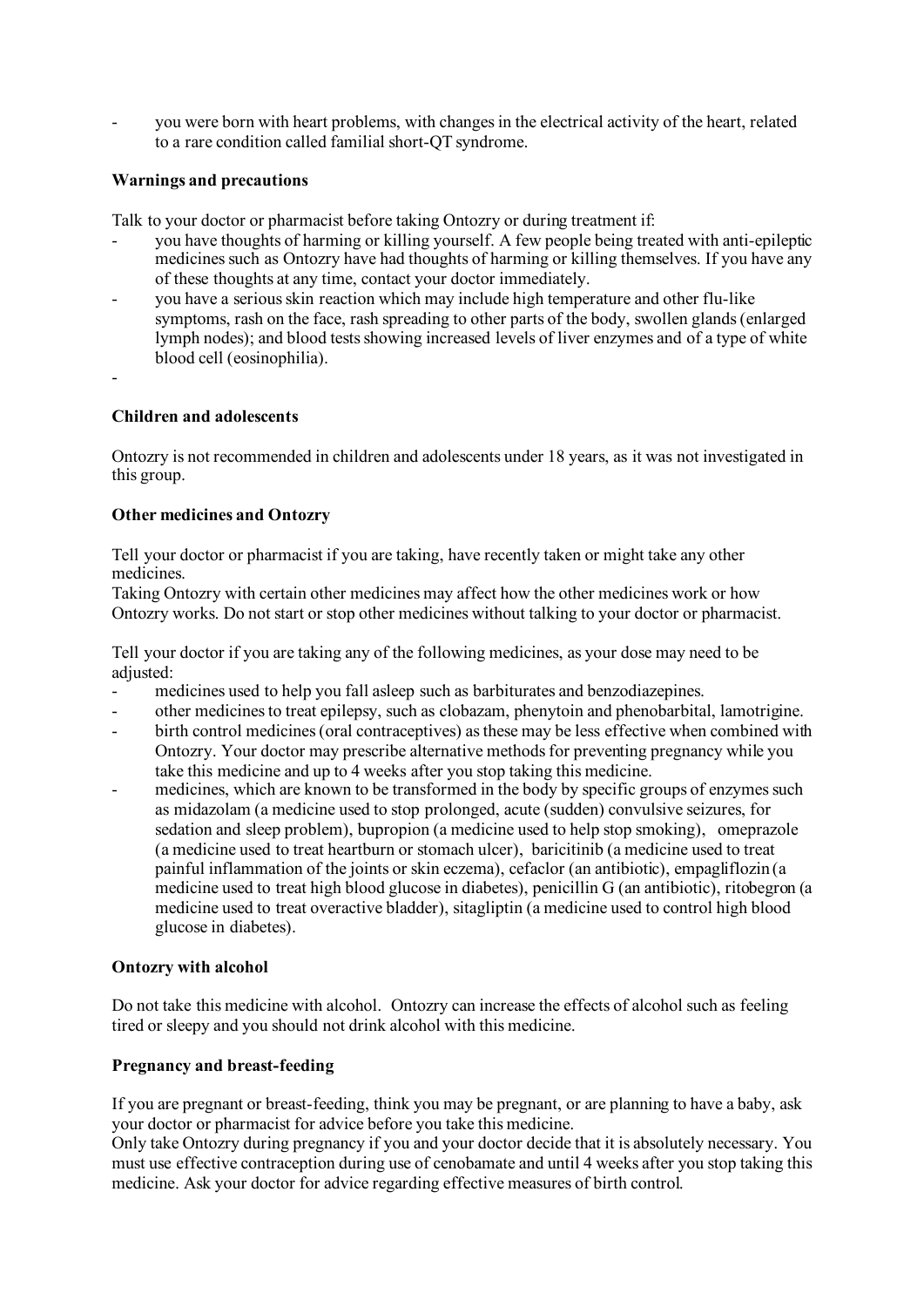You should stop breast-feeding while taking Ontozry.

## **Driving and using machines**

- You may feel sleepy, dizzy or tired, and your vision may be reduced while taking Ontozry.
- These effects are more likely at the start of the treatment or after your dose is increased.
- Do not drive, cycle or use any tools or machines if your reaction are slowed down and until you know how the medicine affects you.

#### **Ontozry contains lactose**

If you have been told by your doctor that you have an intolerance to some sugars, speak with your doctor before taking this medicine.

## **3. How to take Ontozry**

Always take this medicine exactly as your doctor has told you. Check with your doctor or pharmacist if you are not sure.

You will take Ontozry with other medicines to treat epilepsy.

#### **The recommended dose is**

You will start Ontozry with a daily dose of one 12.5 mg tablet for the first 2 weeks, followed by one 25 mg tablet once a day for the next 2 weeks. Then your dose will be gradually adjusted every 2 weeks until you reach the dose that works best. Your doctor will work out the right daily dose for you and may need to adjust it over time.

The recommended daily dose is between 200 mg and 400 mg once daily.

#### **Method of use**

Take the recommended dose once a day at around the same time. You can take Ontozry at any time either during the day or in the evening, with food or between meals.

Swallow the tablets whole with a glass of water. Do not break the tablets in half because the tablets are not suitable for splitting into two equal halves.

#### **If you take more Ontozry than you should**

Talk to your doctor. You may feel dizzy, tired and sleepy.

#### **If you forget to take Ontozry**

Take the forgotten dose as soon as you remember, if fewer than 12 hours have passed since you should have taken it. If more than 12 hours have passed, skip the forgotten dose and take the next dose at your regular time. Do not take a double dose to make up for a forgotten dose.

# **If you stop taking Ontozry**

Do not reduce the dose or stop taking Ontozry without checking with your doctor. Your doctor will explain how to stop taking Ontozry by reducing the dose gradually.

If you have any further questions on the use of this medicine, ask your doctor or pharmacist.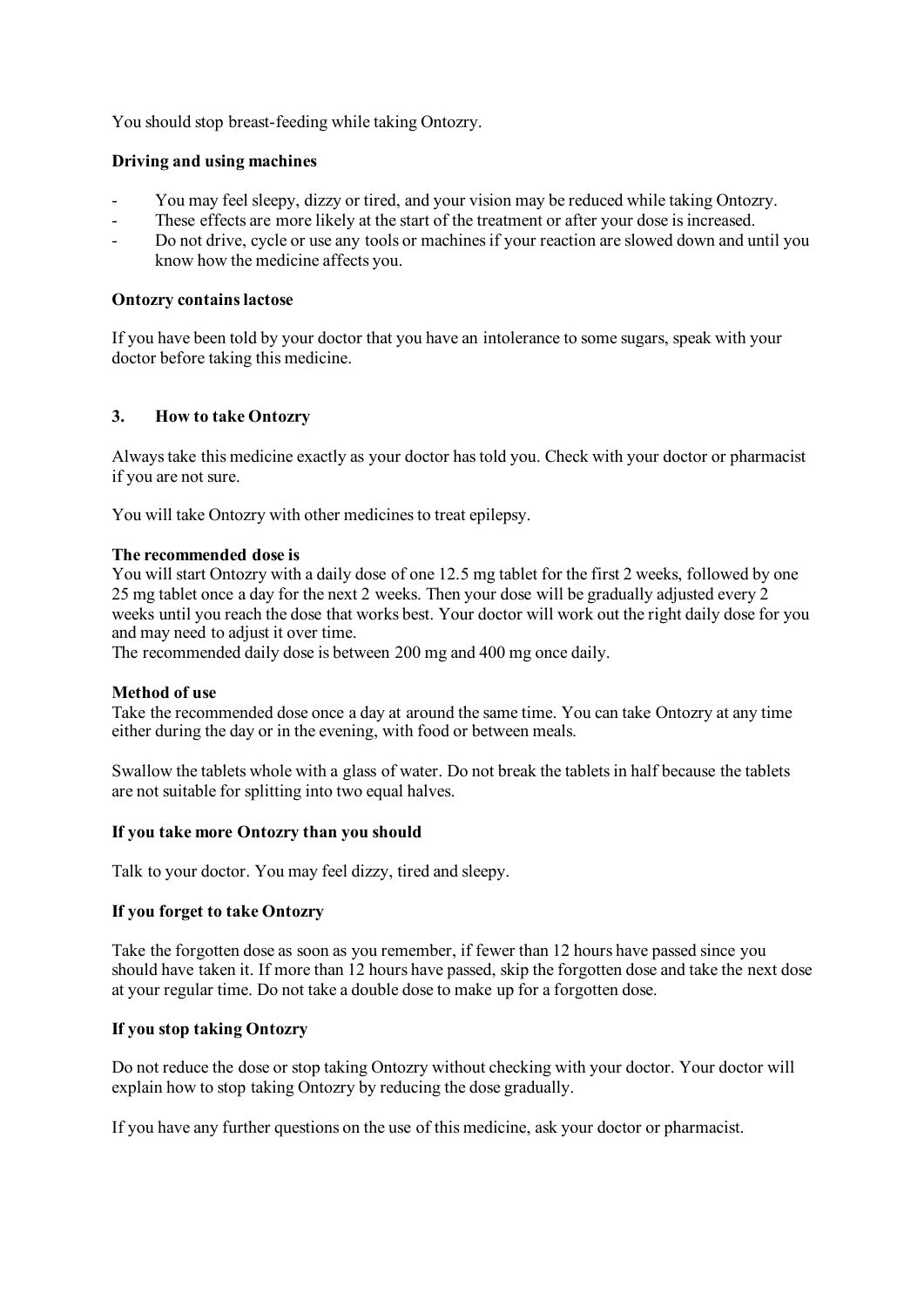# **4. Possible side effects**

Like all medicines, this medicine can cause side effects, although not everybody gets them.

**Tell your doctor immediately** if you have any of the following serious side effects:

**Rare side effects**(may affect up to 1 in 1,000 people):

a serious skin reaction which may include fever and other flu-like symptoms, a rash on the face, rash spreading to other areas of the body, and swollen glands (enlarged lymph nodes). Blood tests may show increased levels of liver enzymes and of a type of white blood cell (eosinophilia).

You may get the following other side effects with this medicine. Tell the doctor if you have any of the following:

**Very common side effects**(may affect more than 1 in 10 people):

- feeling sleepy (somnolence), sedated or very tired (fatigue)
- feeling dizzy
- spinning sensation (vertigo)
- having problems with coordination of movements, having problems walking or keeping your balance (ataxia, gait disturbance, abnormal coordination)
- headache

**Common side effects** (may affect up to 1 in 10 people):

- reduced memory, confusion
- excitability
- having difficulty in saying words or difficulty speaking
- rapid and uncontrollable movements of the eyes (nystagmus), blurred vision, double vision
- nausea (feeling sick), vomiting, constipation or diarrhoea
- dry mouth
- rash, itching
- swollen eyelids, swollen limbs
- blood tests showing increases in levels of certain liver enzymes

**Uncommon side effects**(may affect up to 1 in 100 people):

allergic reactions

# **Reporting of side effects**

If you get any side effects, talk to your doctor or pharmacist. This includes any possible side effects not listed in this leaflet. You can also report side effects directly via:

Yellow Card Scheme Website: [www.mhra.gov.uk/yellowcard](http://www.mhra.gov.uk/yellowcard) or search for MHRA Yellow Card in the Google Play or

Apple App Store.

By reporting side effects you can help provide more information on the safety of this medicine.

# **5. How to store Ontozry**

Keep this medicine out of the sight and reach of children.

Do not use this medicine after the expiry date which is stated on the carton and blister after EXP. The expiry date refers to the last day of that month.

This medicine does not require any special storage conditions.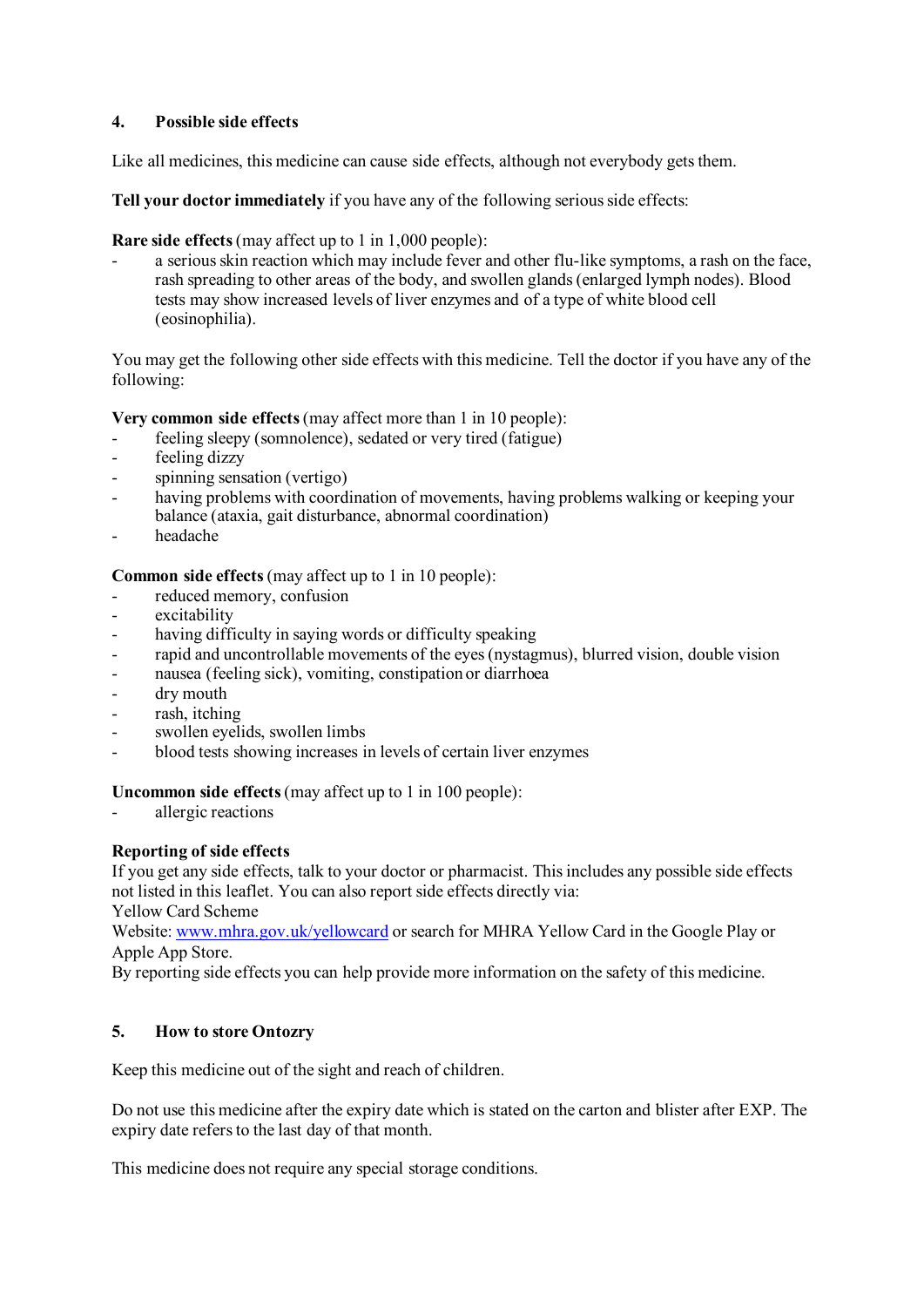Do not throw away any medicines via wastewater or household waste. Ask your pharmacist how to throw away medicines you no longer use. These measures will help protect the environment.

# **6. Contents of the pack and other information**

#### **What Ontozry contains**

The active substance is cenobamate. One Ontozry 12.5 mg tablet contains 12.5 mg cenobamate. One Ontozry 25 mg film-coated tablet contains 25 mg cenobamate. One 50 mg film-coated tablet contains 50 mg cenobamate. One 100 mg film-coated tablet contains 100 mg cenobamate. One 150 mg film-coated tablet contains 150 mg cenobamate. One 200 mg film-coated tablet contains 200 mg cenobamate. The other ingredients are microcrystalline cellulose (E460), lactose monohydrate, sodium starch glycolate, silica colloidal anhydrous (E551), magnesium stearate (E470b)

25 mg and 100 mg film-coated tablets: indigo carmine aluminium lake (E132), iron oxide red (E172), iron oxide yellow (E172), -macrogol, partially hydrolysed poly(vinyl alcohol) (E1203), talc (E553b), titanium dioxide (E171)

50 mg film-coated tablets: iron oxide yellow (E172), macrogol, partially hydrolysed poly(vinyl alcohol) (E1203), talc, titanium dioxide (171)

150 mg and 200 mg film-coated tablets: iron oxide red (E172), iron oxide yellow (E172), macrogol, partially hydrolysed poly(vinyl alcohol) (E1203), talc (E553b), titanium dioxide (E171)

# **What Ontozry looks like and contents of the pack**

Ontozry 12.5 mg are uncoated round white to off-white tablets with AV on one side and '12' on the other side.

Ontozry 25 mg are round brown film-coated tablets with AV on one side and '25' on the other side. Ontozry 50 mg are round yellow film-coated tablets with AV on one side and '50' on the other side. Ontozry 100 mg are round brown film-coated tablets with AV on one side and '100' on the other side. Ontozry 150 mg are round light orange film-coated tablets with AV on one side and '150' on the other side.

Ontozry 200 mg are oval light orange film-coated tablets with AV on one side and '200' on the other side.

Ontozry Treatment Initiation pack contains 14 tablets of 12.5 mg and 14 film-coated tablets of 25 mg.

Ontozry 50 mg, 100 mg, 150 mg and 200 mg film-coated tablets are available in packs of 14, 28 or 84.

Not all pack sizes may be marketed.

#### **Marketing Authorisation Holder**

Angelini Pharma UK-I Limited Regus Oxford Street (Oxford Circus) 33 Cavendish Square London